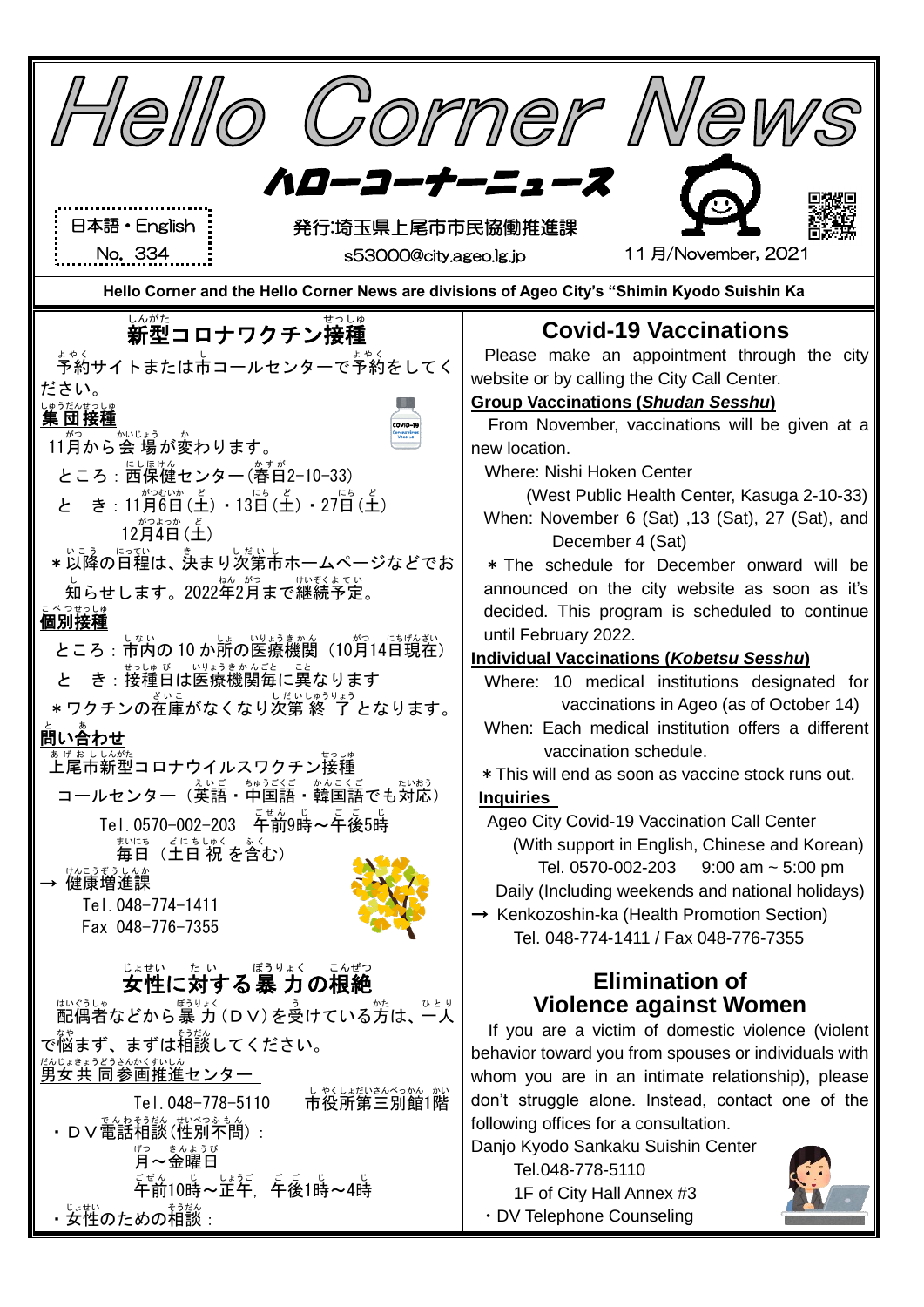ホ<u>៶</u>いゅうすいようび<br>毎週水曜日 (予約制 よやくせい ) ゠<br>゚゙゙ヸ゙゚゙**前10時~**定年,午後1時~4時 (1回の相談は50分) ・女性のための法律相談 :<br>・女性のための法律相談 : まいつきだい。かようび、よやくせい。<br>毎月第3火曜日(予約制) \_\_\_\_\_\_\_\_\_\_\_\_\_\_\_\_<br>午後1時~4時 (1回の相談は 30分) \*通訳が必要な方は、 ハローコーナーがある月曜日 に電話してください。言語・時間については、4 ページをご覧ください。 D V 相談+ Tel.0120-279-889 <https://soudanplus.jp/> 。。。。<br>電話・メール 24時間 ーー<br>24時間 チャット 正午 <u>・。ご</u><br>正午~午後10時 \*チャットは、英語・中国語 • 韓国語 • スペイン語・ ポルトガル語 • タガログ語 • タイ語 • ベトナム語 • ネパール語・インドネシア語でも対応。 ぁゖぉゖぉっしょ 此ぉっぁんぜんそうだんたんとう<br>上尾警察署(警察安全相談担当)  $Tel.048-773-0110$  $24$ 時間 <sub>まんきゅう</sub> <sub>ばぁぃ</sub> <br>緊 急 の場合は 110番 — <u>後のはもうどうさんがくすいしん</u><br>→ 男女共 同参画推進センター Tel.048-778-5111 / Fax 048-778-5112 児童 虐 待 じどう ぎゃくたい 11月は「児童虐待防止推進月間」です。「虐待?」と思 ったら、<sup>お</sup>…までご連絡ください。秘密は守ります。 <u>じどうもないま</u>なこくきょうつう<br>児童相談所全国共 通ダイヤル : Tel.189(いちはやく) 24時間 ことも家庭総合支援センター : Tel.048-783-4964 / Fax 048-774-5342 <sub>げつ きん</sub><br>**月〜金** 、いゃくじっ。 ねんまつねんし のぞ<br>(祝 日 ・年末年始を除く) <sub>ごぜん じ</sub><br>午前8時30分~午後5時 <sub>けんちゅうおうじどうそうだんじょ<br>県中 央児童相談所:</sub> Tel.048-775-4152 月 げつ ~金 きん (祝 日 しゅくじつ ・年末 ねんまつ 年始 ねんし を除く の ぞ ) <sub>こぜん じ</sub> 。。。<br>午前8時30分~午後6時15分 ぁゖぉゖぃ<u>きっしょ</u><br>**上尾警察署**:  $Tel.048-773-0110$  $24$ 時間 <sub>まんきゅう</sub> <sub>ばあい</sub><br>緊 急 の場合は 110番! チャットは こちらから

(Regardless of gender): Weekdays 10:00a.m. ~ noon,  $1:00 \sim 4:00$ p.m. ・Counseling for Women: Wednesdays (booking required) 10:00a.m. ~ noon, 1:00 ~ 4:00p.m. (50 min. / counseling) ・Legal counseling for Women: 3<sup>rd</sup> Tuesday of every month (booking required) 1:00 ~ 4:00p.m. (30 min. / counseling) \*If you need interpretation service, please call on Monday when Hello Corner is held. As for available languages and hours, see page 4. DV Counselling+ Tel. 0120-279-889 <https://soudanplus.jp/> Telephone and email 24 hours Chat noon ~ 10:00 pm \*Languages available for Chat: English, Chinese, Korean, Spanish, Portuguese, Tagalog, Thai, Vietnamese, Nepalese and Indonesian ← Please scan the QR code for Chat. Ageo Police Station (Keisatsu Anzen Soudan) Tel. 048-773-0110 24 hours 110 in case of emergency → Danjo Kyodo Sankaku Suishin Center (Gender Equality Promotion Center) Tel. 048-778-5111 / Fax 048-778-5112 **Child Abuse** November is "Child Abuse Awareness Month." If you witness or experience a situation which might be considered child abuse, please contact any office listed below. Your call is strictly confidential. General quick-dial phone number for Child Consultation Center: Tel.189 ("Ichi-haya-ku" meaning "quickly") 24 hours Child & Family General Support Center: Tel. 048-783-4964 / Fax 048-774-5342 Weekdays (excluding national holidays & New Year holidays) 8:30 a.m.  $\sim$  5:00 p.m. Prefectural Central Child Consultation Center: Tel. 048-775-4152 Weekdays (excluding national holidays & New Year holidays) 8:30 a.m. ~ 6:15 p.m. Ageo Police Department (Keisatsusho): Tel. 048-773-0110 24 hours In case of emergency, call 110!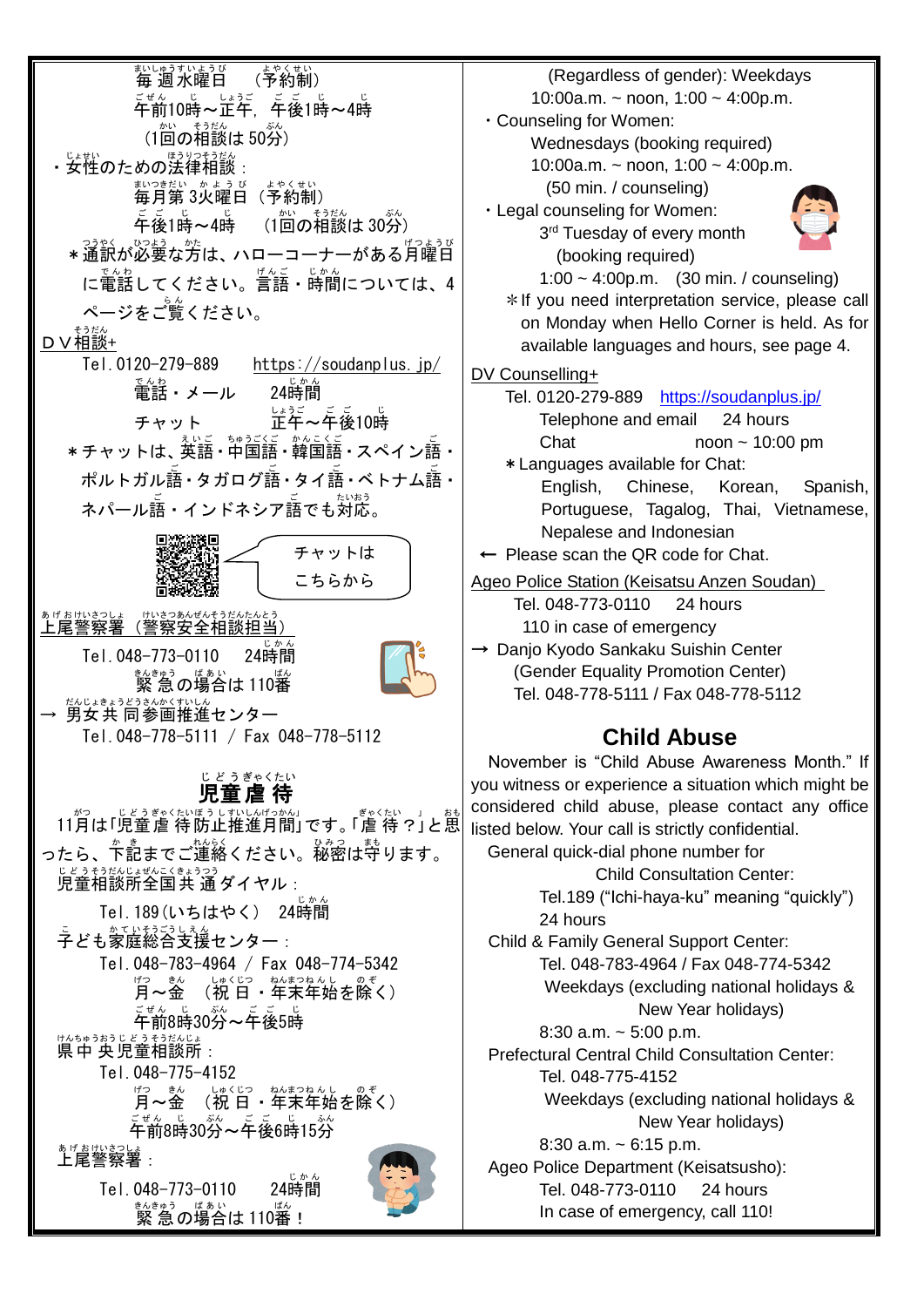# しんにゅうがくじどう せいとがくまうしきゅう。<br>**新入学児童生徒学用品費の入学前支給**

い。ぅがくぇく。。。<br>就 学 援助費のうち、新 入 学 児童生徒のための学用品 。<br>費だけは、入学前(2022年2月末頃)に支給します。

## しんしょうがく ねんせい<br>**新小学1年生**

たいしょう<br>**対 象** :2022年2月1日現在、



ぁ<sub>ゖぉし</sub><br>上尾市に住み、2022年4月に

<u> \* ぱもい ぷっぷ にゅうがまてい</u> の 字 ど も の <sub>ほごしゃ</sub><br>保護者のうち、学用品費の支払いが困難な人 ホラレニ 」ん방しょ べいもツしょうがっこう。がくむか(上次)ボーク。)

にあります。市 し ホームページからダウンロード も可。申請書に必要事項を書き、2022年 1 月7日 (釜)までに必要書類を添えて入学 予定の ↓↓ぅがっこぅ<br>小学校または学務課へ提 出してください。

# しんちゅうがく ねんせい<br>**新中学1年生**

- <u>たいよう</u><br>対 象 :2022年2月1日現在、上尾市に住み、2021年度 に就学援助費を受け取っている人のうち、 2022年4月に上尾市立または国・県立中学校に にゅうがくよてい…こ<br>**入 学予定の子どもの保**護者
- もうしこ<br>申込み:2021年度に 就 学 援助費を受け取っている人 には自動的に支給します。<sup>脱ぶい</sup>もらっていなく ても入学前に支給を希望する人は、2022年
	- 1月 が つ 7 な 日 のか (金 きん )までに申請 しんせい してください。
- → 学務課 がくむか

Tel.048-775-9604 Fax 048-775-5633



#### 予防 接種 よぼう せっしゅ

# <高齢者 こうれいしゃ インフルエンザワクチン>

ィンフルエンザワクチンの予防効果は、接種後約2 ↓●ぅゕん<br>週 間 〜5 カ月程度といわれています。体 調の良い時に はゃ。」。。<br>早めに接種しましょう。

- と き: 2022年1月31日(月)まで(予定)
- <sub>たいしょう。あげぉし。</sup>いゅうかとうろく。<br>対 象 : 上尾市に住 民登録のある①または②のいず</sub> れかの人 ひと
	- ① 接種当日に満65歳以上
	- ② 60歳以上65歳未満で、心穏、腎臓もしくは呼吸 …。<br>器の機能、または HIV により免疫機能に、極度 に障 害がある(身体障害者手帳1級程度)

費 ひ ょ<sub>ぅ</sub><br>用:1, 500円

\* 年度内に 1 人 1 回です。

### **Provision of Assistance for Educational Expenses before Entering Schools**

Assistance for school supplies exclusively for new 1<sup>st</sup> and 7<sup>th</sup> graders will be provided before they enter school (around the end of February 2022).

#### **New 1st graders**

- For: Parents/guardians living in Ageo as of February 1, 2022, whose children will enter a city elementary school in April 2022, and who have difficulty in paying for school supplies.
- Application: Application forms are available at city elementary schools and Gakumu-ka (7F of City Hall). Forms are downloadable from the city website as well. Fill out the application form and submit it along with required documents to the elementary school that your children will enter, or to Gakumu-ka, by January 7 (Fri), 2022.

### **New 7 th graders**

- For: Parents/guardians living in Ageo as of February 1, 2022, who received assistance for educational expenses for the school year of 2021, and whose children will enter a city, national, or prefectural junior high school in April 2022.
- Application: Expenses for school supplies will be automatically provided to residents who have received assistance for school expenses in the current school year of 2021. If you have not received this assistance but wish to receive it before your children enter school, please apply by January 7 (Fri), 2022.
- $\rightarrow$  Gakumu-ka (School Affairs Section) Tel. 048-775-9604 / Fax 048-775-5633

#### **Preventive Vaccinations < Flu Vaccination for Elderly>**

The flu vaccine is considered fully effective from about 2 weeks after receiving it, and is effective for about 5 months. You are encouraged

to get vaccinated as early as possible, when your health condition is good.



When: Until Monday, January 31, 2022 (Tentatively scheduled)

- For: People who are registered with Ageo City and fall  $(1)$  or  $(2)$  category.
- ① Aged 65 and older on the day of vaccination
- ② Aged between 60 and 64, and have extreme impairments in heart, kidney or respiratory function, or in immune function due to HIV (equivalent to Physical Disability Certificate Level 1)

Cost: 1,500 yen

\*One vaccination per person within this fiscal year